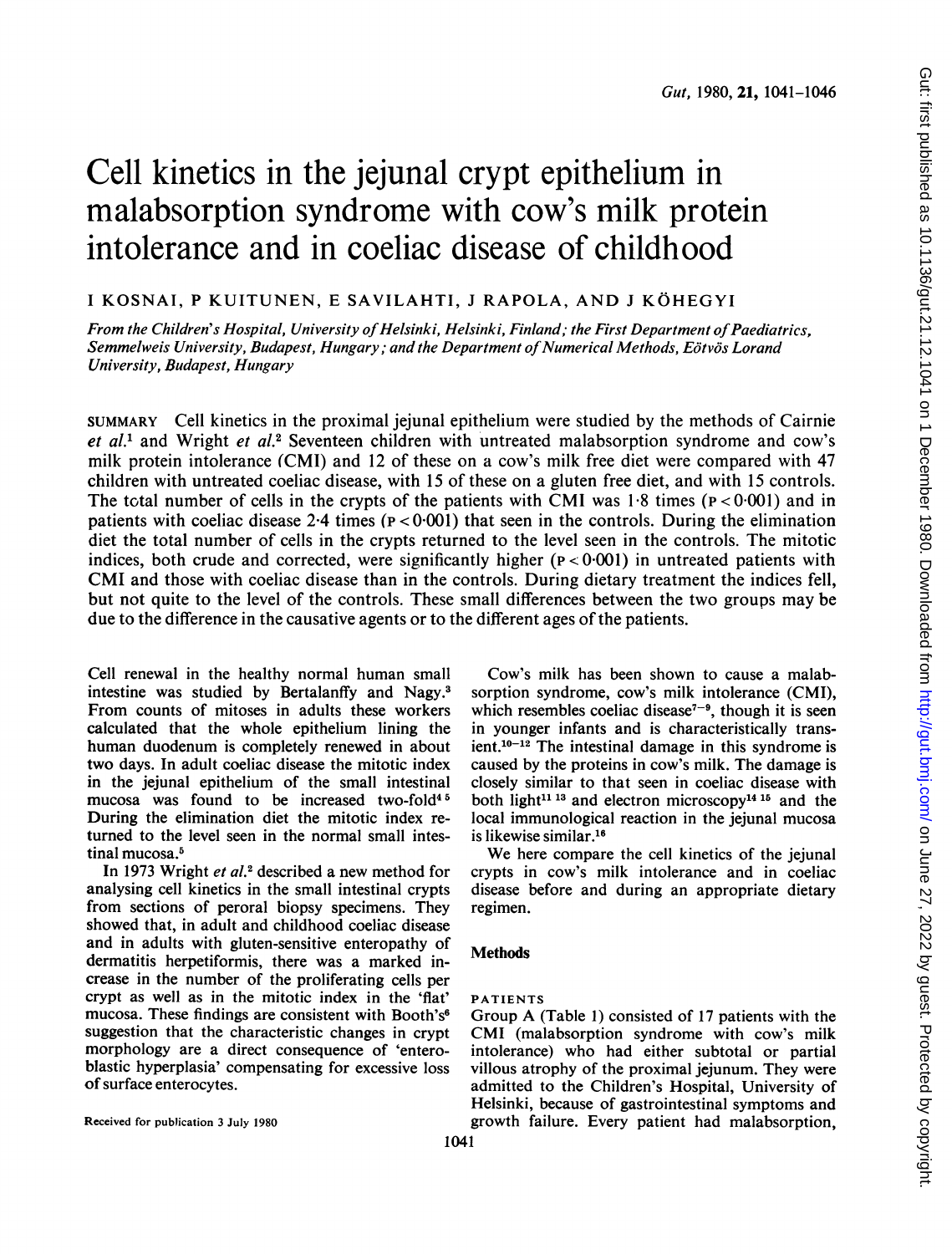| Group                                 | Number of<br>patients | Male<br>female | Age(yr)<br>at time of<br>biopsy | elimination<br>(yr) | Duration of Findings in jejunal biopsy specimens (median and range)                     |                                  |                                 |                                        |
|---------------------------------------|-----------------------|----------------|---------------------------------|---------------------|-----------------------------------------------------------------------------------------|----------------------------------|---------------------------------|----------------------------------------|
|                                       |                       |                |                                 |                     | Appearance in                                                                           | <b>Villous</b>                   | <b>Intraepithelial Surface</b>  |                                        |
|                                       |                       |                | (mean and range)                |                     | dissecting<br>microscope                                                                | height $(\mu m)$                 | <i>lymphocytes</i><br>100 cells | epithelial<br>cell height<br>$(\mu m)$ |
| Cow's milk intolerance                |                       |                |                                 |                     |                                                                                         | 191(10)<br>$(150-200)$ $(40-94)$ | 61                              | 24<br>$(19-34)$                        |
| A Untreated                           | 17                    | 8/9            | 0.4<br>$(0.2 - 0.8)$            |                     | High ridges 3, low<br>ridges 5, flat<br>mucosa 4, not<br>studied 5                      | $SVA$ (7)                        |                                 |                                        |
| <b>B</b> On a cow's milk-free<br>diet | 12                    | 5/7            | $1-3$<br>$(0.4 - 4.3)$          | 09<br>$(0.1 - 3.6)$ | Fingers 2, leaves 8,<br>not studied 2                                                   | $363+$<br>$(295 - 496)$          | 30<br>$(22-44)$                 | 33<br>$(30-42)$                        |
| Coeliac disease                       |                       |                |                                 |                     |                                                                                         |                                  |                                 |                                        |
| C Untreated                           | 47                    | 17/30          | 7.3<br>$(0.7 - 21.6)$           |                     | Flat mucosa and<br>mosaic pattern 42,<br>not studied 5                                  | $SVA*$                           | 71<br>$(54 - 123)$              | 23<br>$(18-29)$                        |
| D On a gluten free diet               | 15                    | 7/8            | $5-1$<br>$(1.4 - 11.6)$         | 1.5<br>$(0.5-2.3)$  | Fingers and leaves 343<br>11, leaves and high $(255-550)$<br>ridges 3, not<br>studied 1 |                                  | 32<br>$(22-61)$                 | 35<br>$(32-41)$                        |
| E Controls                            | 15                    | 10/5           | 4.6<br>$(1.0 - 15.1)$           |                     | Fingers and leaves 415<br>13, leaves and high (302–496)<br>ridges 2                     |                                  | 23<br>$(11-34)$                 | 36<br>$(30-42)$                        |

Table 1 Number and sex of patients in study groups, their ages, duration of elimination diet, and findings in jejunal biopsy specimens

\*SVA: subtotal villous atrophy, villous height less than 150 gm; in many specimens villous height could not be measured because, of total lack of villi.

 $\dagger$ Normal: villous height more than 300  $\mu$ m.

sample), urinary excretion of D-xylose (less than  $15\%$  in five hours), urinary formiminoglutamic vomiting, diarrhoea, and failure to gain weight.

Group B consisted of 12 patients from group A. The morphology of the specimens was studied by Their jejunal biopsies were taken while they were on measuring the height of the villi, the height of the

disease. They all had total villous atrophy of the untreated patients, however, measurement of villous jeiunum. When they were given a gluten free diet, height was not possible because of total lack of the jejunal structure returned to normal. villi. The measurements showed severe damage and

Group D comprised 15 patients from group C. inflammation of the jejunal mucosa of untreated Their biopsies were studied when they were on patients with CMI and with coeliac disease, the

referred to the hospital because of failure to thrive. atrophy (villous height  $150-300 \mu m$ ) and seven had In none of these could any gastrointestinal disorder subtotal villous atrophy (villous height less than In none of these could any gastrointestinal disorder be demonstrated by careful clinical or laboratory 150  $\mu$ m), while subtotal villous atrophy was seen in investigations, including histological examination all specimens of untreated coeliac disease (Table 1). of the proximal jejunal mucosa. The measurements improved in patients on an

### PROXIMAL JEJUNAL BIOPSIES

Mucosal biopsies were obtained with a Crosby- CRYPT ANALYSIS Kugler peroral capsule of paediatric size. All the The counting technique described by Cairnie et al.<sup>1</sup> biopsies were taken under fluoroscopic control and Wright et  $al$ <sup>2</sup> was used. In the biopsies an between the level of the ligament of Treitz and 20 cm average of 25 crypt columns (range 10-40) were distally of it. They were taken between <sup>10</sup> am and selected for examination. Only complete, axially

verified by at least one of the following tests: faecal <sup>12</sup> am after an overnight fast, to minimise the fat excretion (more than 4  $g/day$  in a three-day diurnal variation of proliferative indices.<sup>17</sup> All sample), urinary excretion of D-xylose (less than specimens were studied under the dissecting mic- $15\%$  in five hours), urinary formiminoglutamic roscope and fixed in  $10\%$  neutral buffered, formol acid. These results improved on a diet free from saline. Specimens were embedded in paraffin-wax saline. Specimens were embedded in paraffin-wax cow's milk. Reintroduction of cow's milk resulted in and cut serially at 5  $\mu$ m. They were stained with vomiting, diarrhoea, and failure to gain weight. haematoxylin and eosin.

Their jejunal biopsies were taken while they were on measuring the height of the villi, the height of the a diet free from cow's milk.<br>surface epithelial cells,<sup>9</sup> and the number of intrasurface epithelial cells, $9$  and the number of intra-Group C consisted of 47 patients with coeliac epithelial lymphocytes.<sup>18</sup> In many specimens from disease. They all had total villous atrophy of the untreated patients, however, measurement of villous height was not possible because of total lack of patients with CMI and with coeliac disease, the a gluten free diet.<br>Group E consisted of 15 controls. They had been Ten patients with untreated CMI had partial villous Ten patients with untreated CMI had partial villous appropriate elimination diet.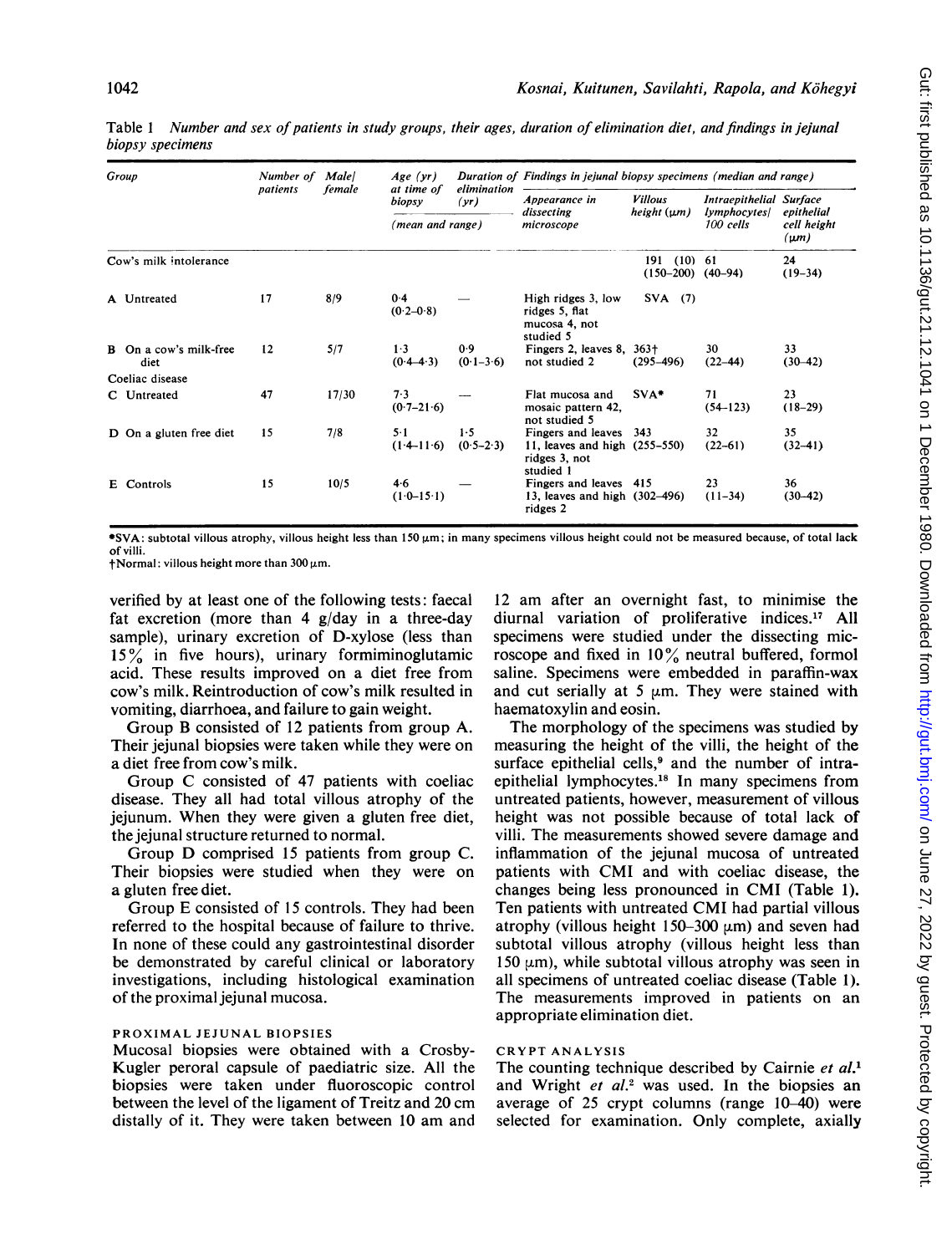| Group                     | Crypt depth (cells)<br>$Mean+1SD$ | Crypt circumference (column<br>count) (cells) Mean $\pm$ 1 SD | Total cells in crypt |  |
|---------------------------|-----------------------------------|---------------------------------------------------------------|----------------------|--|
| Cow's milk intolerance    |                                   |                                                               |                      |  |
| Untreated                 | $34.2 + 8.5$                      | $25.6 + 5.1$                                                  | 875                  |  |
| On a cow's milk free diet | $25.0 + 3.5$                      | $17.4 + 2.0$                                                  | 435                  |  |
| Coeliac disease           |                                   |                                                               |                      |  |
| Untreated                 | $44.3 + 12.1$                     | $26.1 + 3.5$                                                  | 1154                 |  |
| On a gluten free diet     | $28.8 + 6.1$                      | $18.5 + 2.1$                                                  | 534                  |  |
| Controls                  | $27.8 + 5.3$                      | $17.2 + 1.9$                                                  | 477                  |  |
|                           |                                   |                                                               |                      |  |

Table 2 Numbers of cells in crypts of patients and controls

Table 3 Compartment sizes and proliferating populations of patients and controls

| Group                     | Column size   |                                                                    | Total number per crypt     |                |  |
|---------------------------|---------------|--------------------------------------------------------------------|----------------------------|----------------|--|
|                           | $\frac{9}{2}$ | Proliferative compartment Maturation compartment<br>$\binom{9}{9}$ | <b>Proliferating cells</b> | Maturing cells |  |
| Cow's milk intolerance    |               |                                                                    |                            |                |  |
| Untreated                 | 58            | 42                                                                 | 511                        | 364            |  |
| On a cow's milk free diet | 80            | 20                                                                 | 348                        | 87             |  |
| Coeliac disease           |               |                                                                    |                            |                |  |
| Untreated                 | 51            | 49                                                                 | 599                        | 555            |  |
| On a gluten free diet     | 76            | 24                                                                 | 407                        | 127            |  |
| Controls                  | 79            | 21                                                                 | 377                        | 100            |  |



Fig. <sup>I</sup> The mitotic index distribution curves in the groups studied.

1043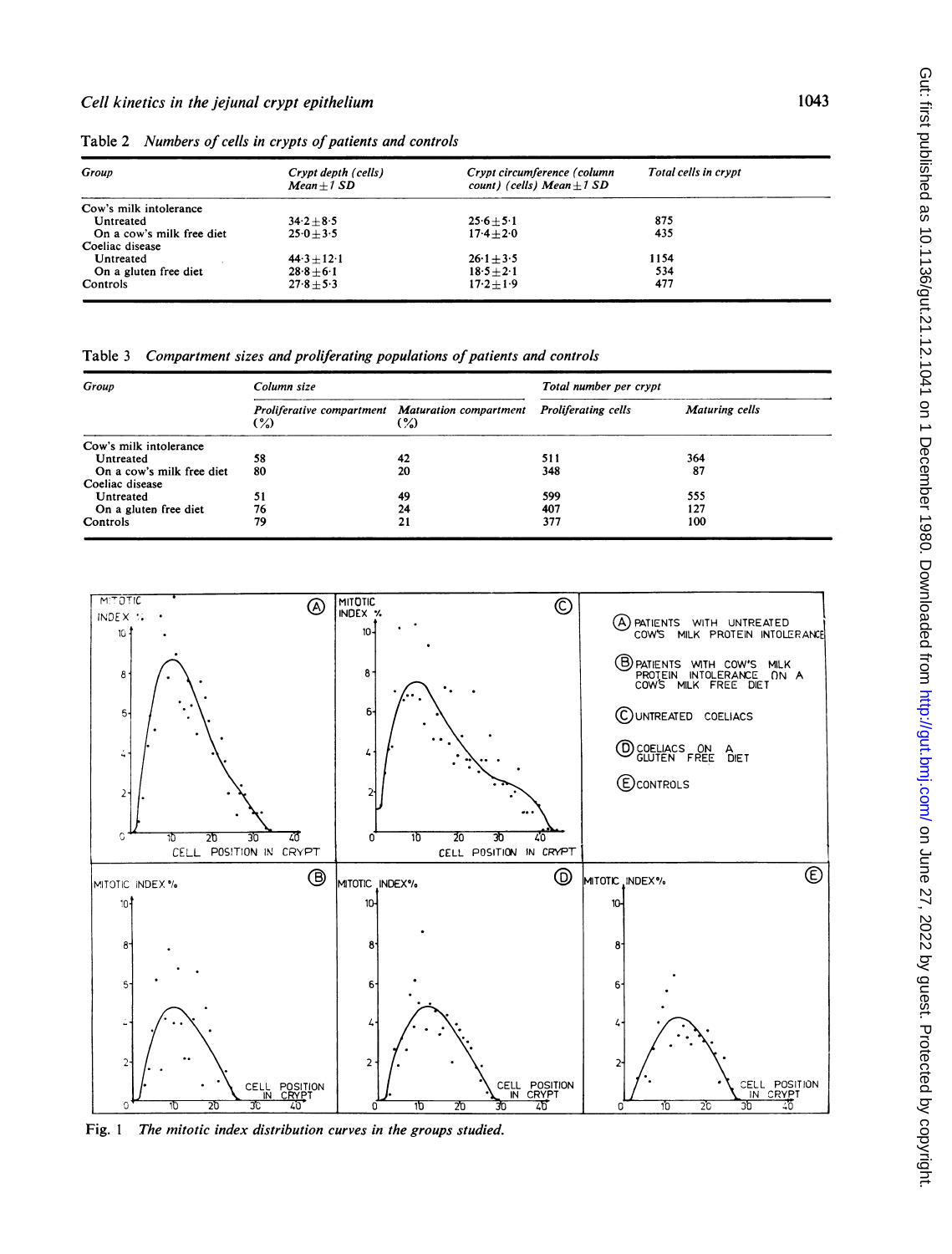sectioned crypts were accepted for analysis. The number of cells from the bottom to the crypt-villus junction (=crypt column) was counted. Only the left hand column of the crypt was counted, and a mitotic figure situated in the middle of a crypt was counted as a half. The mitotic figures in each axial crypt section were numbered, and marked in relation to their cell position. The number of cells in the circumference of each crypt  $($  = column count) was counted from the serial sections; 50-100 sections as complete as possible were selected for analysis. To compensate for the variation in crypt height the values for the mitotic index distribution curve were adjusted with a Fortran computer programme run on ODRA <sup>1304</sup> compatible with an ICL <sup>1900</sup> series, as described by Wright et al.<sup>2</sup>

Both the sizes of the proliferative and maturation compartments and the crude and corrected mitotic indices were calculated from the mitotic index distribution curves.2 The proliferative compartment comprises the crypt cells from the bottom of the crypt up to the level at which the mitotic index distribution curve falls to 50% of its peak value. The cells above this level form the maturation compartment. The crude mitotic index is the number of mitoses as a percentage of the total number of cells in the crypt. The corrected mitotic index is the percentage of mitoses in the proliferative compartment.

# Results

The crypt columns were significantly deeper  $(p < 0.001)$  in patients with coeliac disease and in patients with CMI than in controls (Table 2). The crypts of untreated coeliac patients were also significantly deeper than those of patients with untreated CMI ( $p < 0.001$ ). During the elimination diet the depth of the crypts in both groups returned to the values seen in the controls. The crypt circumference was significantly greater  $(p < 0.001)$  in untreated patients with coeliac disease and CMI than in controls. In this respect there was no difference between the patients with untreated coeliac disease and untreated CMI. When the patients were on an appropriate elimination diet the circumference of the crypt was much like that seen in the controls. Because of these increases the total number of cells



Fig. 2 Comparison of mitotic index curves in the groups studied.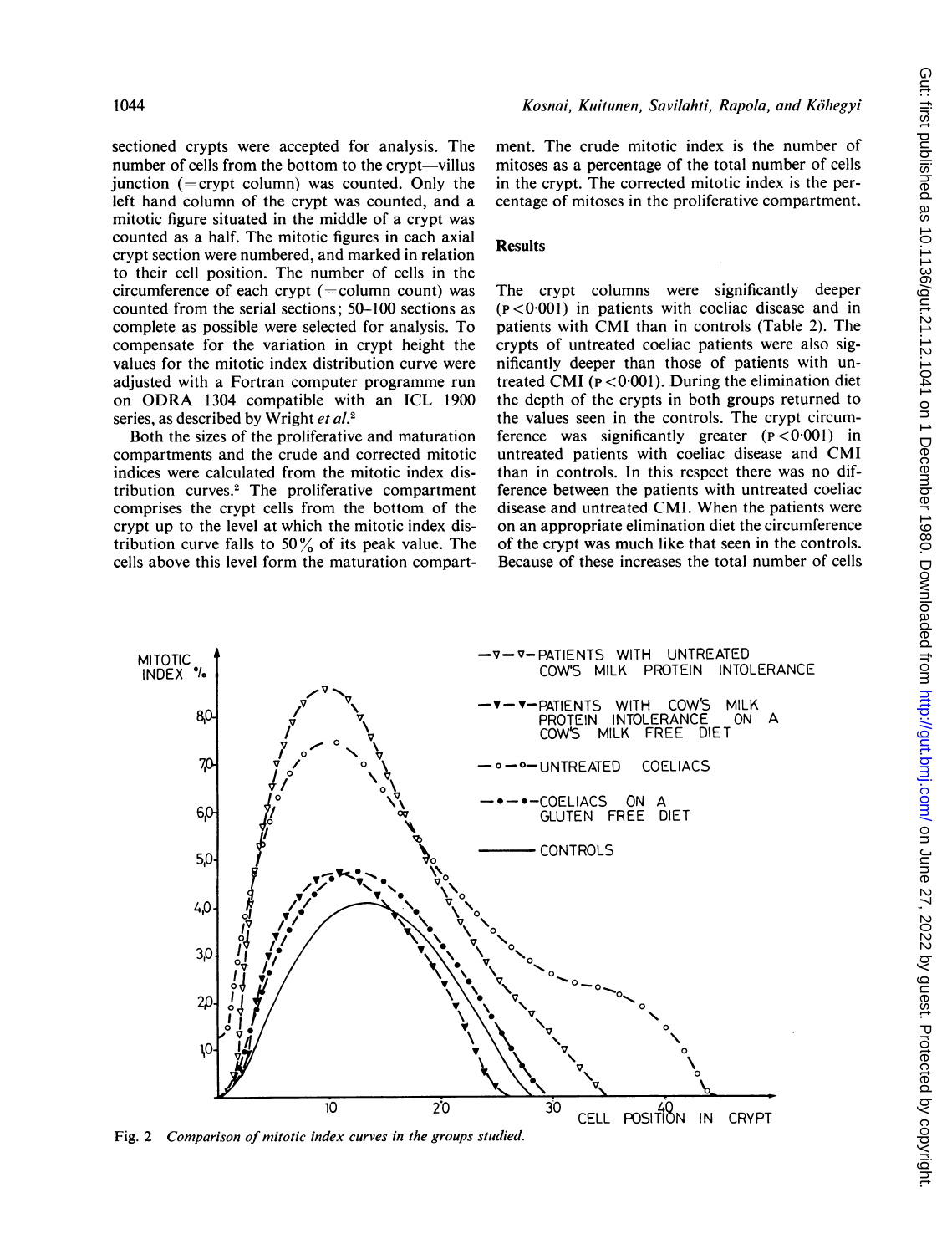Table 4 Mitotic indices of patient and controls

| Group                     | Mitotic index $(\%)$ |           |  |
|---------------------------|----------------------|-----------|--|
|                           | Crude                | Corrected |  |
| Cow's milk intolerance    |                      |           |  |
| Untreated                 | 4.37                 | 7.49      |  |
| On a cow's milk free diet | 2.87                 | 3.58      |  |
| Coeliac disease           |                      |           |  |
| Untreated                 | 3.90                 | 7.52      |  |
| On a gluten free diet     | 2.84                 | 3.73      |  |
| Controls                  | 2.45                 | $3-10$    |  |

in the crypts of the patients with coeliac disease was 2.4 times the number seen in the controls, and in the patients with CMI 1.8 times that in the controls (Table 2).

The compartment sizes are summarised in Table 3. In untreated patients the maturation compartment was longer and the number of maturing cells greater. Under dietary treatment the compartment sizes returned to the values seen in the controls.

The mitotic index distribution curves for the two groups of patients are presented separately (Fig. 1) and in comparison with all groups examined (Fig. 2). The mitotic index distribution curves for the untreated patients with coeliac disease and the untreated patients with CMI are closely similar in shape, but for the patients with CMI the peak is <sup>a</sup> little higher and the curve ends at about cell position 34. In patients with coeliac disease on a gluten free diet and in patients with CMI on <sup>a</sup> cow's milk free diet the curves are fairly similar in shape to the curve for the control group; however, they do not quite reach the level of the control group.

In untreated patients with coeliac disease and CMI both the crude and corrected mitotic indices were significantly higher  $(P < 0.001)$  than in the controls (Table 4). During dietary treatment they fell, but not quite to the level of the controls. In patients with untreated CMI the crude mitotic index was significantly higher  $(p < 0.01)$  than in untreated coeliacs. When the corrected mitotic index was used, in contrast, no significant difference was seen between these two groups.

# **Discussion**

In infants a clinical syndrome consisting of intolerance to cow's milk proteins and malabsorption has been documented. $7-911-13$  The damage to the proximal jejunal mucosa, when studied under the dissecting, light $111319$  and electron microscopes, is very similar to that seen in childhood coeliac disease<sup>1415</sup> In general the mucosal changes are milder in CMI than in coeliac disease, and this is true in the present study, too. Thus, 10 out of 17

patients with untreated CMI had only partial villous atrophy of the jejunum, while every one of the 47 patients with untreated coeliac disease had subtotal villous atrophy. Also the height of the surface epithelial cells was more reduced and the numbers of intraepithelial lymphocytes more increased in specimens from patients with active coeliac disease than in these from patients with CMI. The similarity between untreated coeliac disease and CMI extends to the local immunological response, with significant increases of IgA- and IgM-containing cells in the jejunal mucosa.<sup>16</sup>

In the present results the similarity of the mucosal changes in untreated coeliac disease and CMI is also evident from the mucosal cell kinetics. In both diseases the total number of crypt cells and the number of proliferating and maturing cells in the crypts are increased. These observations are similar to those made by Wright et al.<sup>5</sup> (1973) in specimens from patients with coeliac disease and dermatitis herpetiformis, although in our patients the changes are less pronounced. Measurements made on specimens from untreated patients, however, reveal important differences between coeliac disease and CMI. The crypt column count is lower and the number of maturing cells are less numerous in CMI than in coeliac disease. Although the mitotic index distribution curves have a similar general shape in the two diseases, the peak is higher and the base narrower in CMI than in coeliac disease, and in untreated CMI the crude mitotic index is significantly higher than in untreated coeliac disease. Thus, the crypts are shorter, but they show more vigorous mitotic activity in untreated CMI than in coeliac disease. This suggests that enterocyte destruction is more rapid in CMI than in coeliac disease. The more vigorous mitotic response would be expected to lead to a more rapid recovery of the mucosa in CMI, as has been observed.<sup>14</sup> The present results confirm the earlier finding that in coeliac disease and CMI the intestinal mucosa gives <sup>a</sup> similar response to the damaging agent. The study of cell kinetics in coeliac disease<sup>2</sup> reinforces the suggestion of Booth<sup>6</sup> that there is increased loss of surface enterocytes and subsequent crypt-cell hyperplasia resulting in villous loss in active coeliac disease, and the present results suggest that this chain of events also takes place in the jejunal mucosa of patients with CMI. The pathogenesis of the cell destruction remains to be solved; it is thought to be immunological.'6 The small quantitative difference between the two groups may be due to the difference in the agents causing the damage or to the difference in the ages of the patients. Younger patients have a better regeneration capacity than older ones, and their immune response differs, too.